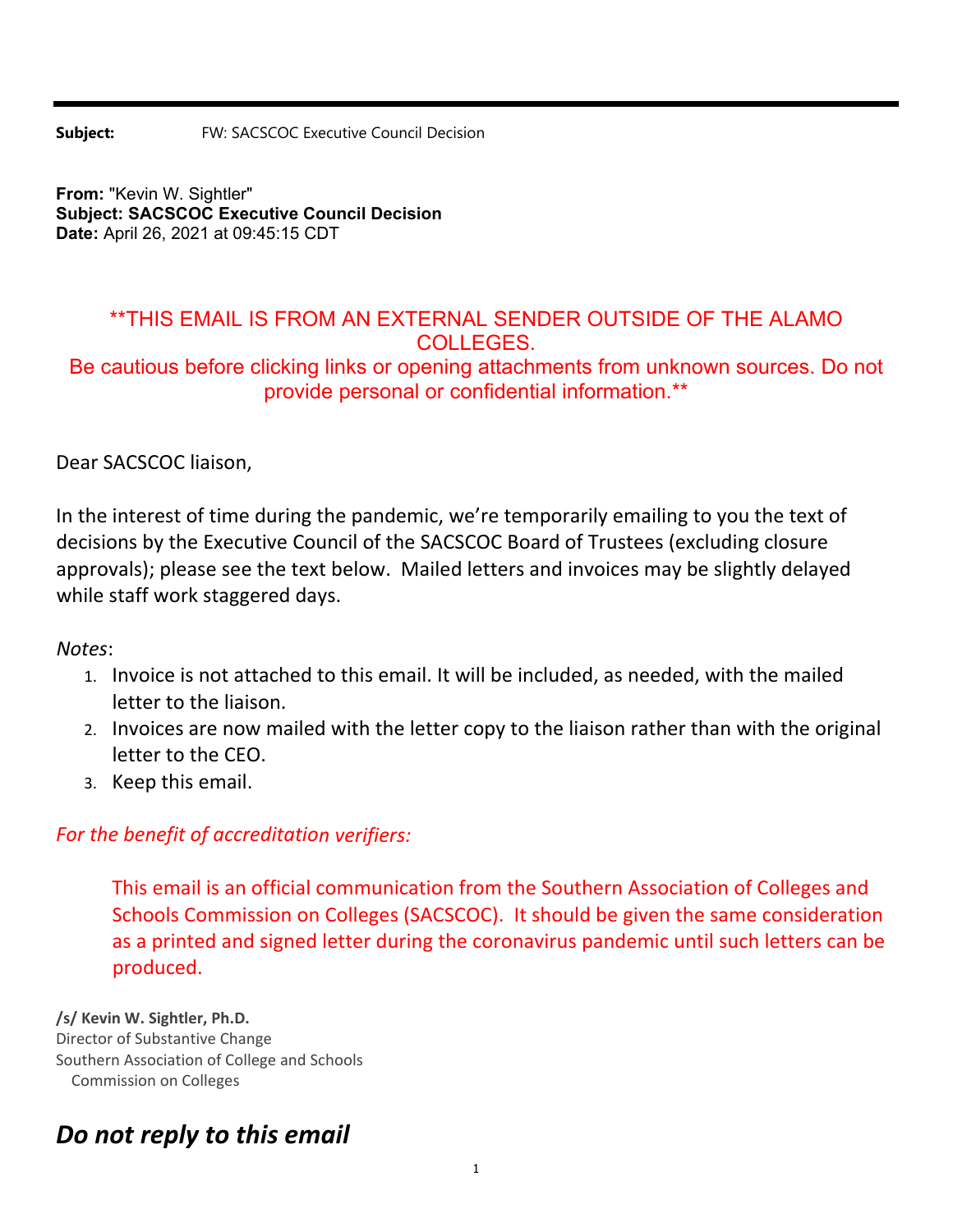= = = = = = = = = = = = = = = = = = = = *Subject to edits for form* = = = = = = = = = = = = = = = = = = = =

April 23, 2021

Dr. Adena Williams Loston President St. Philip's College 1801 Martin Luther King San Antonio, TX 78203

Dear Dr. Loston:

Thank you for submitting the following substantive change:

Substantive change: OCIS 50% or More of Program Veterans Memorial High School 7618 Evans Road San Antonio, TX 78266 Submission date: 12/16/2020 Intended Implementation date: 8/2/2021 Case ID: SC012545

St. Philip's College will begin offering more than 50% of the existing Associate of Arts (A.A.) degree program to students at the Veterans Memorial High School off‐campus instructional site as part of a dual credit arrangement. A copy of the signed Memorandum of Understanding between the College and the Judson Independent School District was provided. The target audience is students enrolled at the site who are interested in earning an associate degree while pursuing a high school diploma. Courses will be delivered through face-to-face instruction with an expected enrollment of 125 students.

A comprehensive list of all programs offered by the College was noted, as well as a list of approved off-campus instructional sites. There will be no differences in admission, curriculum, or graduation requirements for the dual credit students, nor any special arrangements for grading, transcripts, or transfer policies. A list of all courses to be offered at this location, plus the definition of a credit hour, were provided. The Dean for Academic Success, Creative and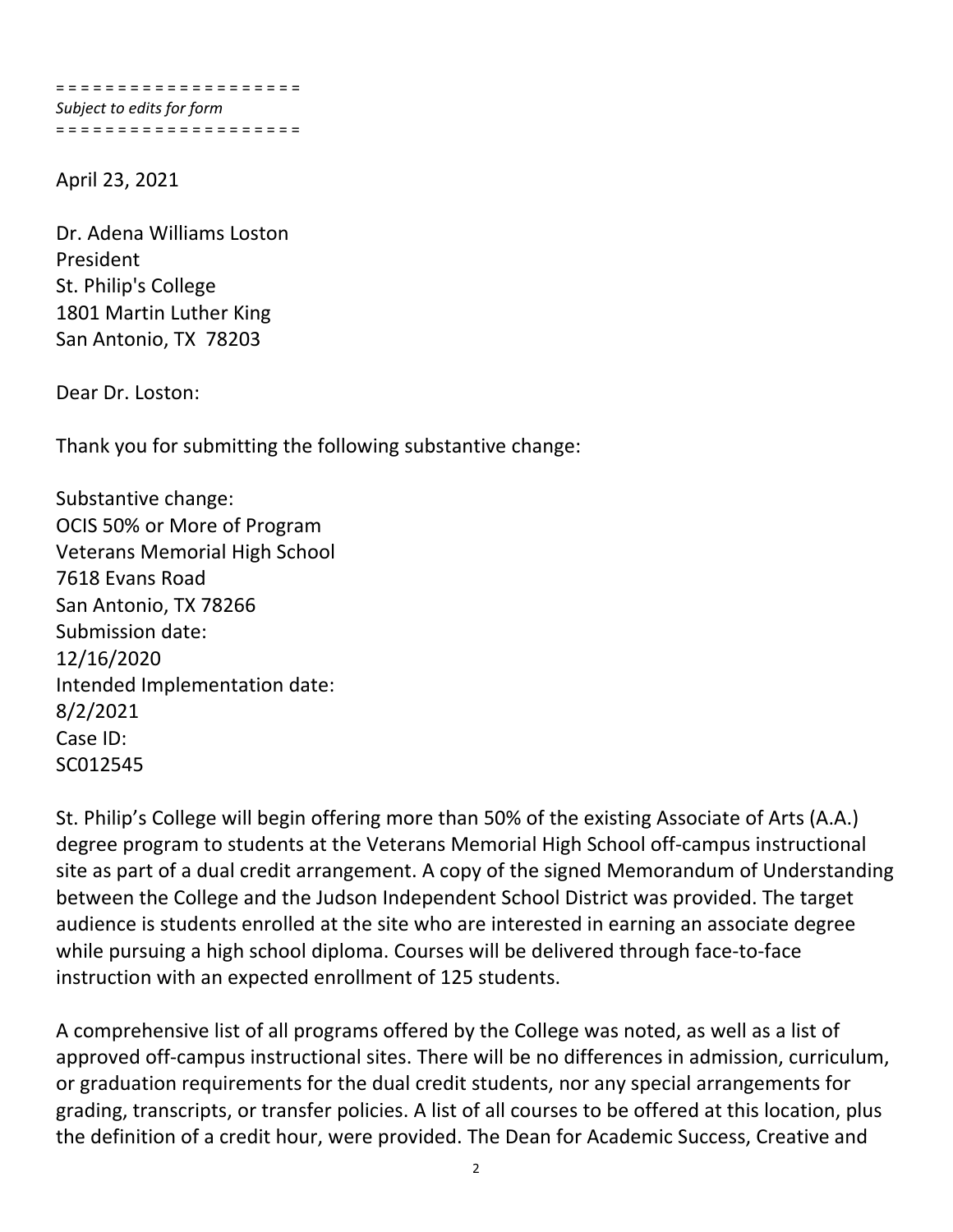Communication Arts, Science, and Technology will be responsible for providing administrative oversight. The Director of High School Programs is also available to serve as a liaison between the College and the high school.

The Faculty Roster describes the qualifications of the three part‐time and three full‐time faculty members who will provide instruction for the A.A. program at the off-campus site. The faculty members all have related master's degrees and appear qualified to teach the assigned courses. Keep in mind that the ultimate determination of faculty qualifications is the responsibility of the peer review teams who will assess the faculty as part of the institution's next SACSCOC accreditation review.

Library and learning resources appear to be adequate. The College's Center for Learning Resources has a collection of both physical and electronic resources that support the general education curriculum including books/e‐books, periodicals, databases, and audiovisual materials. Students may access these items in person from the Center's two locations, or online through the student portal. Additional external resources are available through the TexShare statewide consortium and interlibrary loans. Professional librarians provide instruction on use of library resources face-to-face or remotely via videoconferencing, email, and text. Additional assistance is available through online tutorials, LibGuides, and the Ask Us chat service. Students also have access to the Veterans Memorial High School Library which has 15,926 printed books plus digital resources such as e‐books, magazines, journals, and newspapers.

Student support services appear to be adequate and are available to all students, both in‐ person and remotely. Along with standard academic support services such as financial aid, student records, and admissions, the College provides additional assistance through academic advising, personal counseling, and disability services. The Welcome Center serves as a one‐ stop location for accessing most of these services. Supplemental instruction is available through the Tutoring and Technology Center, MathWorld/Math Emporium, Byrd Sanctuary, and the Reading Lab. The Director of High School Programs and Student Support Services staff will serve as liaisons to the high school and provide support by facilitating academic advising, registering students for classes, coordinating acquisition of textbooks, posting grades, and ensuring transcript availability.

The physical resources appear to be adequate. The Veterans Memorial High School facilities have a total of 378,221 square feet of space with classrooms, career and technical education labs, a Junior ROTC range, and a state-of-the-art performing arts auditorium. All classrooms are equipped with a projector, computer, and additional instructional technology to support the subject area being taught. General classrooms are also outfitted with desks/tables, chairs, and moveable storage closets. Science classrooms/labs have moveable tables, sinks, and a protective wear station. There are 12 computer labs on campus with 25 to 32 computers each. The high school campus also contains a dining area, athletic facilities, a library, and administrative offices. Each student is assigned a Chromebook for use at school and at home.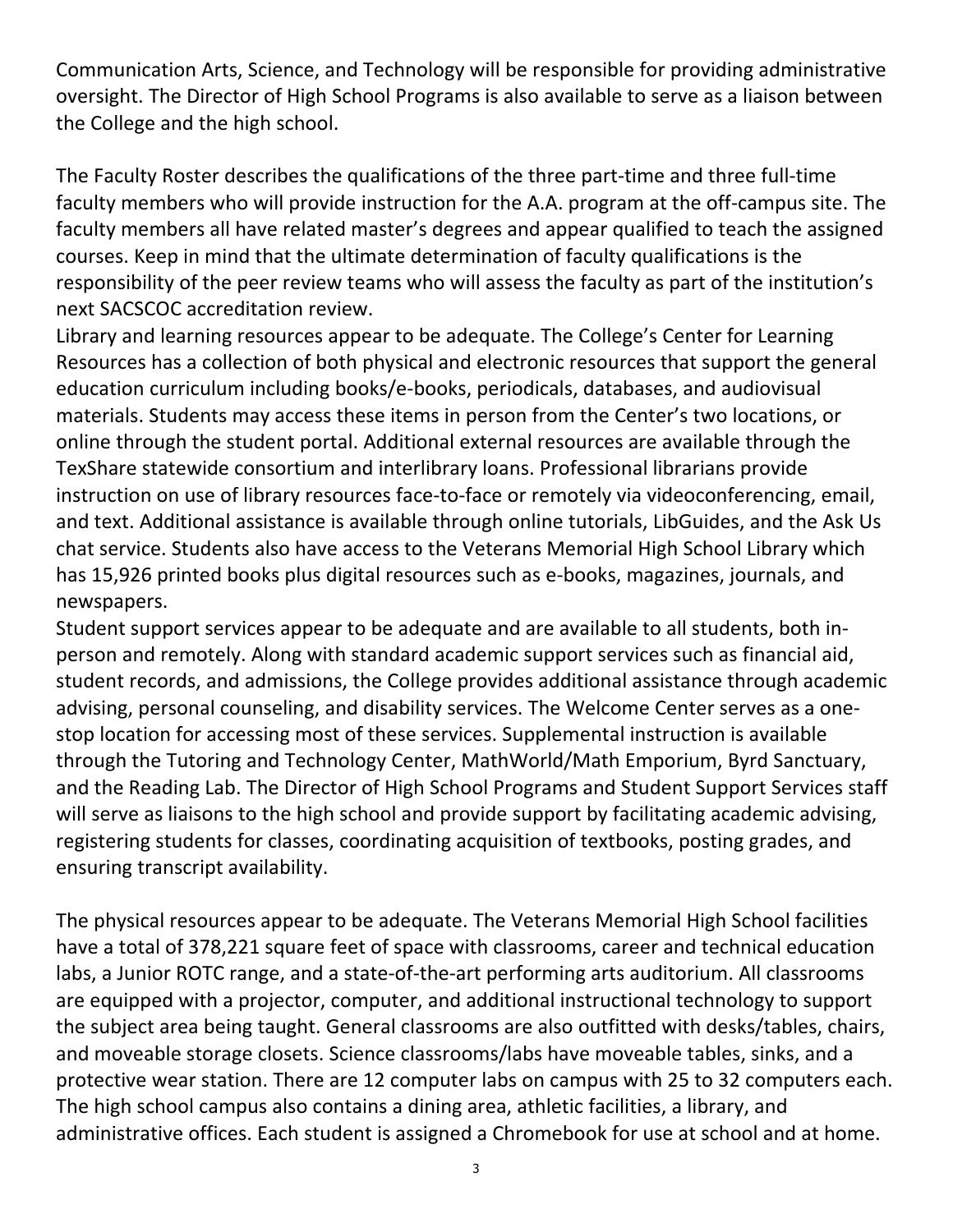Financial support for the site appears to be adequate; a sample budget was provided. Direct costs associated with the delivery of the Associate of Arts program, such as personnel and equipment, will be the responsibility of the high school. Revenues will come from student tuition, local funds, and state appropriations. All institutional expenditures for support areas such as student services, information technology, dual credit, and library services are included within the respective departmental operating budgets which will absorb any costs related to the off‐campus site.

The A.A. program offered at the high school will be integrated into the ongoing College‐wide institutional effectiveness process. This annual process requires all academic units to develop program and student learning outcomes, employ multiple methods of assessment, then use the findings to improve teaching and learning. The College employs a Scorecard method to capture results in a consolidated format and provide trend data to inform targets for the next year.

The site will be evaluated again as part of the institution's fifth‐year or decennial review.

The Board of Trustees of the Southern Association of Colleges and Schools Commission on Colleges reviewed the materials seeking approval of the Veterans Memorial High School off‐ campus instructional site (OCIS). It was the decision of the Board to approve the site and include it in the scope of the current accreditation.

Enclosed is an invoice for \$500 to help defray the cost of reviewing the prospectus.

Should you need assistance, please contact Dr. Patricia L. Donat at 404‐679‐4501 or via email at pdonat@sacscoc.org.

Please include the Case ID number above in all submissions or correspondence about this substantive change.

Note: The SACSCOC substantive change policy was revised in 2020. It includes many new requirements and changes to previous requirements. The Substantive Change Policy and Procedures and learning resources are available on the substantive change webpage at www.sacscoc.org.

Sincerely,

Belle S. Wheelan, Ph.D. President